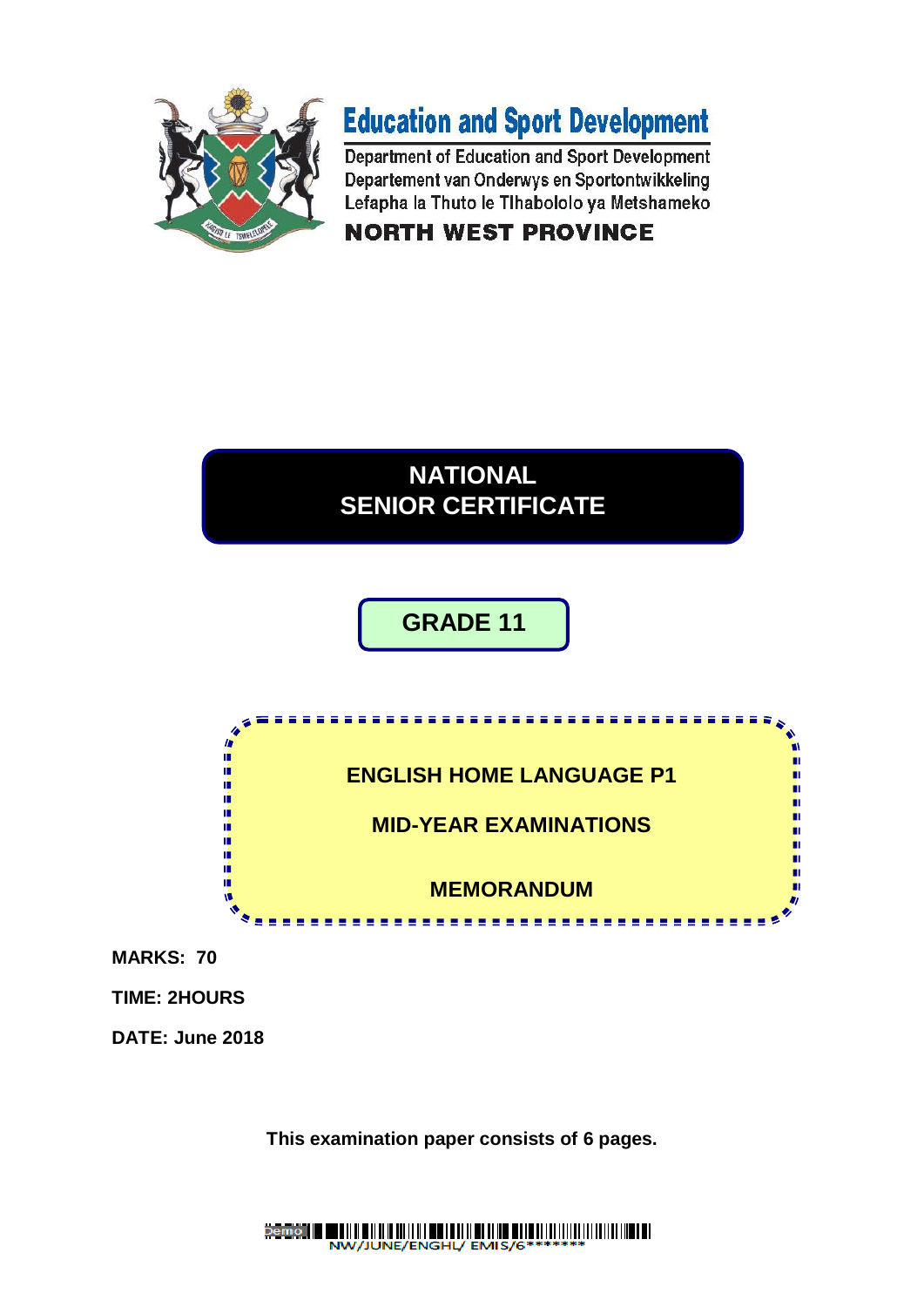- This memorandum is intended as a guide to markers and is neither prescriptive nor exhaustive. Candidates' responses should be marked and credited on merit.
- Incorrect spelling and language should not be penalised unless there is a change in the meaning or understanding.
- No marks may be awarded for YES / NO or AGREE / DISAGREE answers. It is the motivation that should carry the marks.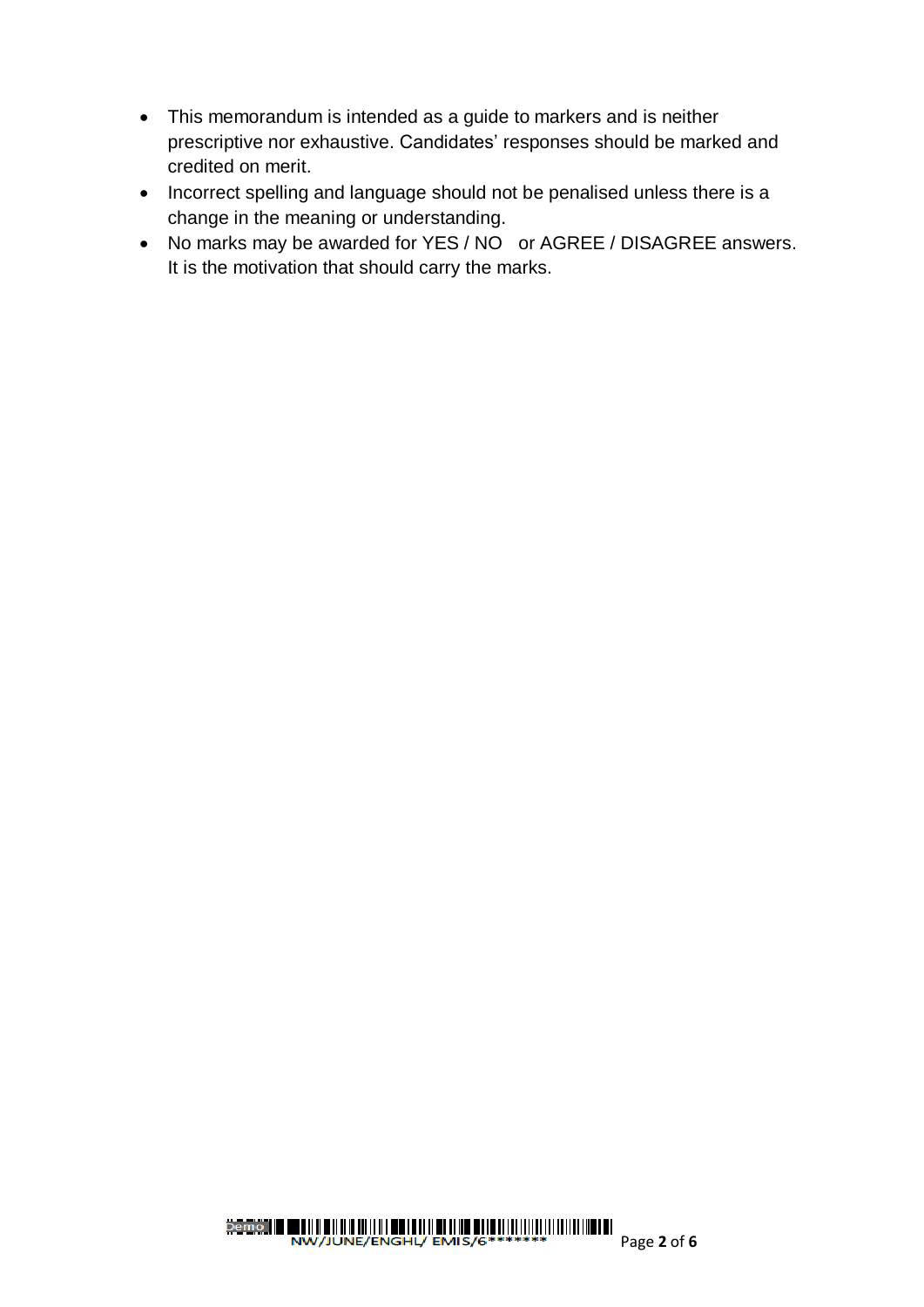#### **SECTION A: COMPREHENSION QUESTION 1: READING FOR MEANING AND UNDERSTANDING**

| 1.1.  | She thought it was terribly boring/uninteresting $-$ 'bore-athon' is a<br>neologism of boredom and marathon. A marathon of boredom. (MUST<br>explain connotation of 'bore-athon')                                                                                                                                                                                                                                                                                            | (2) |
|-------|------------------------------------------------------------------------------------------------------------------------------------------------------------------------------------------------------------------------------------------------------------------------------------------------------------------------------------------------------------------------------------------------------------------------------------------------------------------------------|-----|
| 1.2.  | The pause highlights the conversation's awkwardness – the two people<br>engaged in the conversation have only ONE 'sensitive' topic between<br>them and they are about to discuss it. Generally there are no awkward<br>silences between them. They converse freely.                                                                                                                                                                                                         | (2) |
| 1.3.  | She is 'liberal' (if learners lift this word, they need to explain it well) $-$ she<br>is not worried about issues like career-choices, life partners etc. She is<br>open-minded and accepting of many contemporary issues. Issues that<br>generally 'bug' parents, are not an issues for her.                                                                                                                                                                               | (2) |
| 1.4.  | The pound symbol - £.                                                                                                                                                                                                                                                                                                                                                                                                                                                        | (1) |
| 1.5.  | She compares the reading of books the creation of rooms in your head -<br>you can create your own stories/people/places in with your imagination.<br>Reading opens up new world, introduces us to new people and cultures<br>and places. Reading enriches us. 'Mansion' implies opulence – many<br>books = $many$ experiences.                                                                                                                                               | (3) |
| 1.6.  | We are shaped / formed by the books that we read $-$ we create our<br>identities by reading and aligning with characters/situations.                                                                                                                                                                                                                                                                                                                                         | (2) |
| 1.7.  | Map, weapon, ladder $-$ 'Map' implies that books give us direction $-$ guides<br>us through life toward an end goal. 'Weapon' – books give us means to<br>survive – we are 'armed' against the world – knowledge is power?<br>'Ladder' – books help us to get out of bad places in our everyday life – we<br>can escape into a book. AVA                                                                                                                                     | (3) |
| 1.8.  | "like piles of money in a treasure house" - Books make us rich - we have<br>treasure houses at our disposal if we read (and own) books. Piles/stacks<br>$-$ many books = worth lots of money. (not just literal interpretation)                                                                                                                                                                                                                                              | (2) |
| 1.9.  | The children do quizzes which are difficult $-$ the adults are not even able<br>to do the quizzes. Implication $-$ the kids are clever!                                                                                                                                                                                                                                                                                                                                      | (2) |
| 1.10. | *They are happy, perhaps even happier than their 'reading' parents.<br>*They are clearly clever – can answer difficult quizzes.<br>*They are more tolerant of people with different lifestyle choices<br>than their own.<br>*They drink less and do less drugs than the parents' generation.<br>*They are able to see humour and satirise everyday situation better<br>than their parents.<br>*They have a smorgasbord of information at their fingertips 24<br>hours a day. |     |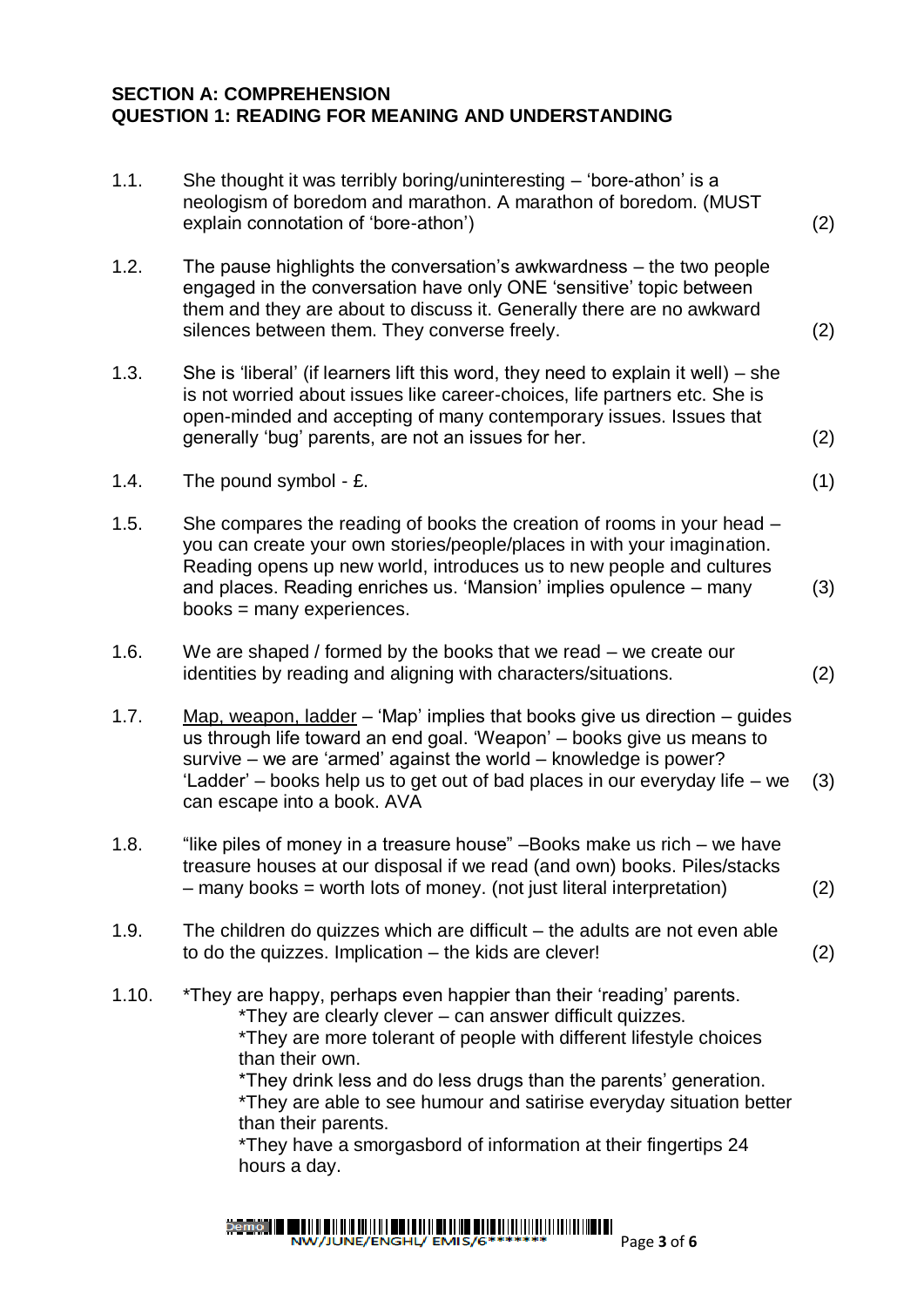- 1.11. If a person is illiterate (cannot read or write), he/she will not be able to read their prescriptions and perhaps not take the medicine correctly. This might make them more ill or even have more severe implications – a person might have to be hospitalised. This will cost the Healthcare Industry even more money.
- 1.12 Text A states that children do not necessarily have to read in order to live fulfilled lives. Text B states the importance of the ability to be able to read well. (2)
- 1.13 Text A tone conversational, colloquial. Diction everyday language, direct speech etc. Text B – tone – factual, statistical. Diction – educational jargon, formal etc. Both suited to source

(4)

#### **SECTION B: SUMMARY QUESTION 2: SUMMARISING IN YOUR OWN WORDS**

#### **NOTE:**

Your summary should include SEVEN points and NOT exceed **90 words.**

- 1. You MUST write one fluent paragraph.
- 2. You are NOT required to include a title for the summary.
- 3. Indicate your word count at the end of your summary.

| 1. reading is the best hobby is because it                                        | 1. Reading allows you to expand your                                                                    |
|-----------------------------------------------------------------------------------|---------------------------------------------------------------------------------------------------------|
| expands your horizons                                                             | horizons.                                                                                               |
| 2 It is a way to stretch your mind to grasp new                                   | 2.It assists in allowing you to grasp new                                                               |
| concepts.                                                                         | concepts.                                                                                               |
| 3. Another one of the advantages about this                                       | 3. Your vocabulary increases/improves                                                                   |
| hobby is that it increases your vocabulary                                        | when you read.                                                                                          |
| 4. You can travel to nearly any period in time that                               | 4. You can use your imagination and                                                                     |
| you wish to simply by picking up a book                                           | travel to any period in time                                                                            |
| 5. Reading indulges your imagination                                              | 5. Reading provides the pleasure of<br>using your imagination                                           |
| 6. Reading is such a peaceful hobby.                                              | 6 You will be at peace when you read.                                                                   |
| 7. You can read about places that you may never<br>have the opportunity to visit. | 7. You have the pleasure of visiting<br>places you may never get a chance of<br>seeing, through reading |

(2)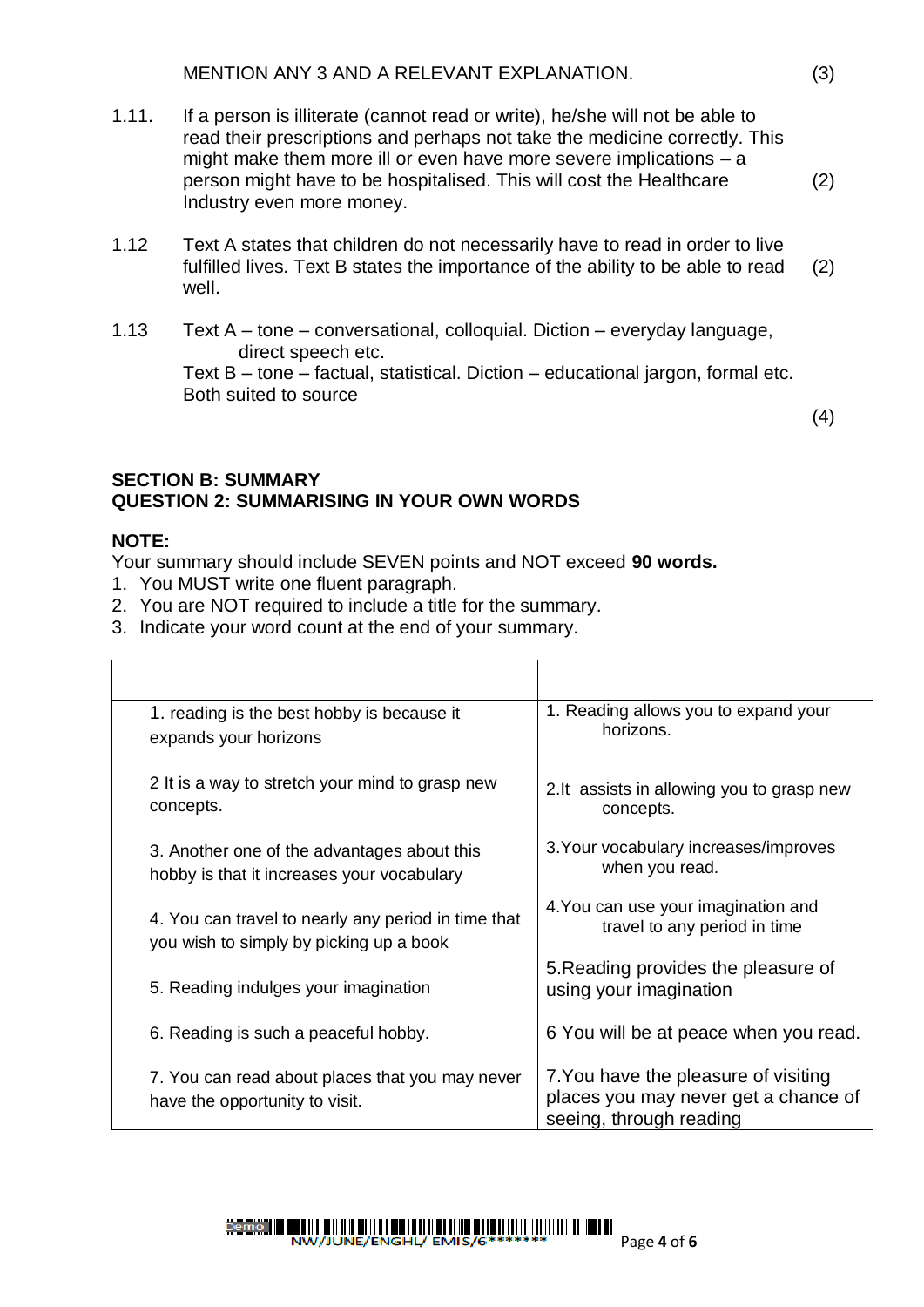### Allocate marks as follows:

| <b>MARK ALLOCATION</b> | <b>DISTRIBUTION OF</b> | DISTRIBUTION WHEN QUOTED  |
|------------------------|------------------------|---------------------------|
|                        | LANGUAGE(not quoted    | <b>VERBATIM</b>           |
|                        | verbatim)              |                           |
|                        |                        |                           |
| 7 marks for 7 points   | 1-3 points : 1 mark    | 6-7 quotes : no lang mark |
| 3 marks for language   | 4-5 points: 2 marks    | 1-5 quotes: 1 lang mark   |
| Total 10               | 6-7 points: 3 marks    |                           |

Total Section B: 10 marks

### **SECTION C: LANGUAGE STRUCTURES AND CONVENTIONS**

#### **QUESTION 3: ANALYSING ADVERTISING**

#### **QUESTIONS: TEXT D:**

#### **Refer to TEXT D**

| 3.1     | <b>UNDP/ United Nations</b>                                                                                                                                                                                                                                                                                                          | (1)  |
|---------|--------------------------------------------------------------------------------------------------------------------------------------------------------------------------------------------------------------------------------------------------------------------------------------------------------------------------------------|------|
| 3.2     | The crux of the advertisement is to convey the message of the scarcity<br>of water/ unavailability of water/ how difficult it is for others to access<br>water. It makes the reader to ponder over the statements made and<br>initiate some action to assist./ The emphasis is placed on how long<br>some people take to fetch water | (2)  |
| 3.3     | To support the initiative by allowing people to have better access to<br>water, the reader can log onto the website- WWW.UNDP.ORG                                                                                                                                                                                                    | (1)  |
| 3<br>.4 | It highlights the arduous task of accessing the basic right of getting<br>water. It evokes empathy, considering how difficult it is for people to<br>access water, whereas others are more fortunate to get water by simply<br>turning open a tap.                                                                                   | (2)  |
| 3.5     | The background has water droplets, reinforcing the message of the<br>advertisement.                                                                                                                                                                                                                                                  | (2)  |
| 3.6     | It is figurative. It means to allow people to have access to water. /<br>Everyone should have easy access to water.                                                                                                                                                                                                                  | (2)  |
|         |                                                                                                                                                                                                                                                                                                                                      | [10] |